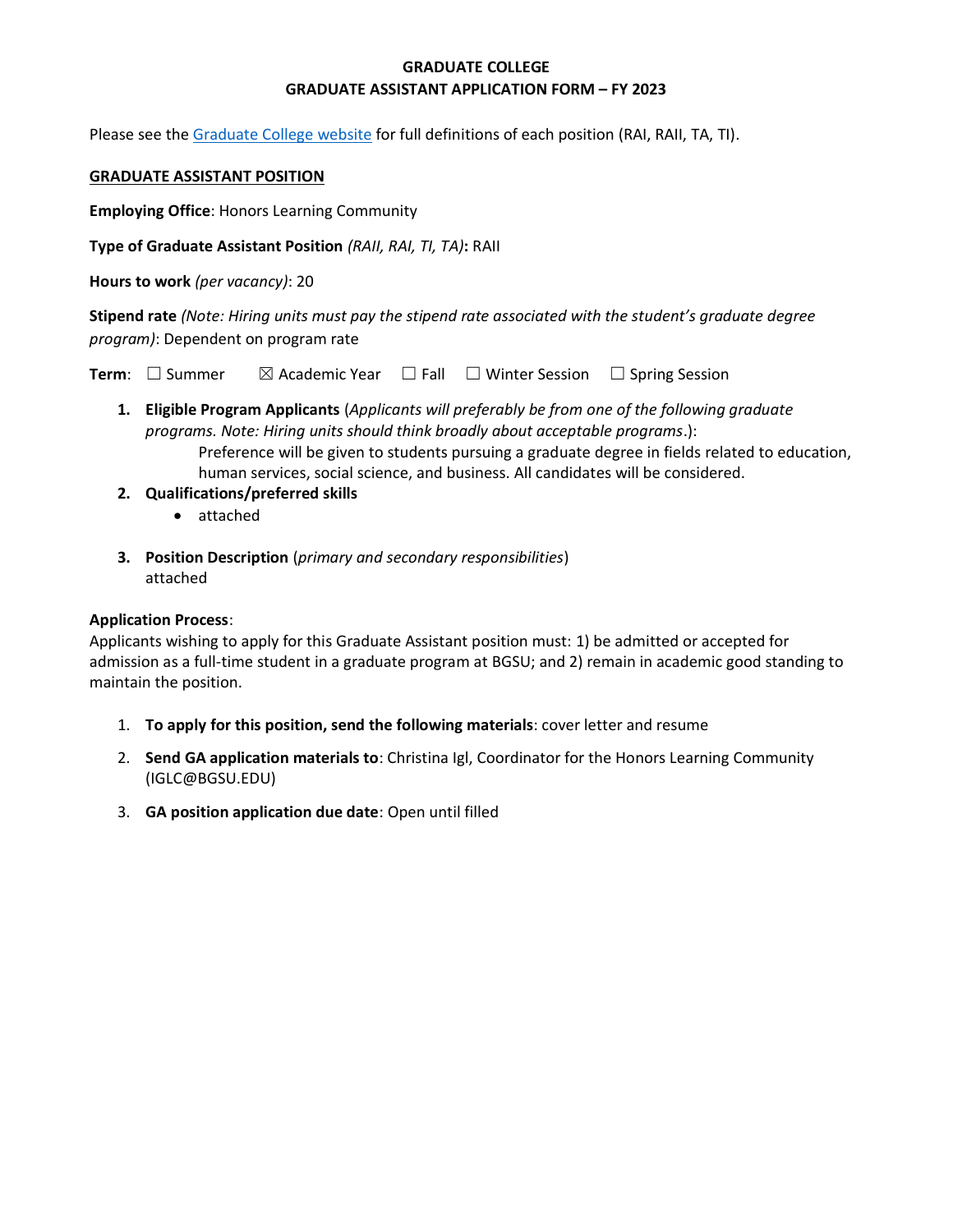# **Honors Learning Community – Program Assistant**

### **Position Description:**

The Honors Learning Community (HLC) Program Assistant is offered a unique opportunity to gain a variety of responsibilities and skills. The Program Assistant gains experience in cocurricular program planning, diversity and inclusion initiatives, assessment, and educational trip facilitation. This position is ideal for candidates interested in bridging their experience from graduate preparation to a career in higher education (or related areas).

## **Major Responsibilities:**

- Assist with coordination and implementation of cocurricular programs (on- and off campus) focused on HLC student learning outcomes: critical thinking, integrative learning, civic engagement, and intercultural knowledge
- Assist with chaperoning regional overnight trips (3) and day and/or local trips (5+) through the academic year with the HLC
	- o Past trips destinations include: Stratford, Canada; Chicago, IL; Pittsburgh, PA; Cuyahoga Valley National Park, OH
- Contribute to a friendly, inclusive, and intellectual environment within the HLC

#### **Additional Responsibilities:**

- Participate in office professional development and staff meetings
- Perform administrative responsibilities associated with the HLC cocurricular programs
- Assist with other projects and tasks as assigned
- Program Assistants may also work with HLC Coordinator to develop other responsibilities that align with the Program Assistant's interests and professional development needs

#### **Skills Desired/Prerequisite Knowledge:**

- Superior organizational skills
- Strong communication skills (written and oral)
- Ability to work independently and take initiative
- Possesses a student-centered perspective
- Comfortable with travel and serving as a chaperone on trips
- Exhibits curiosity and flexibility